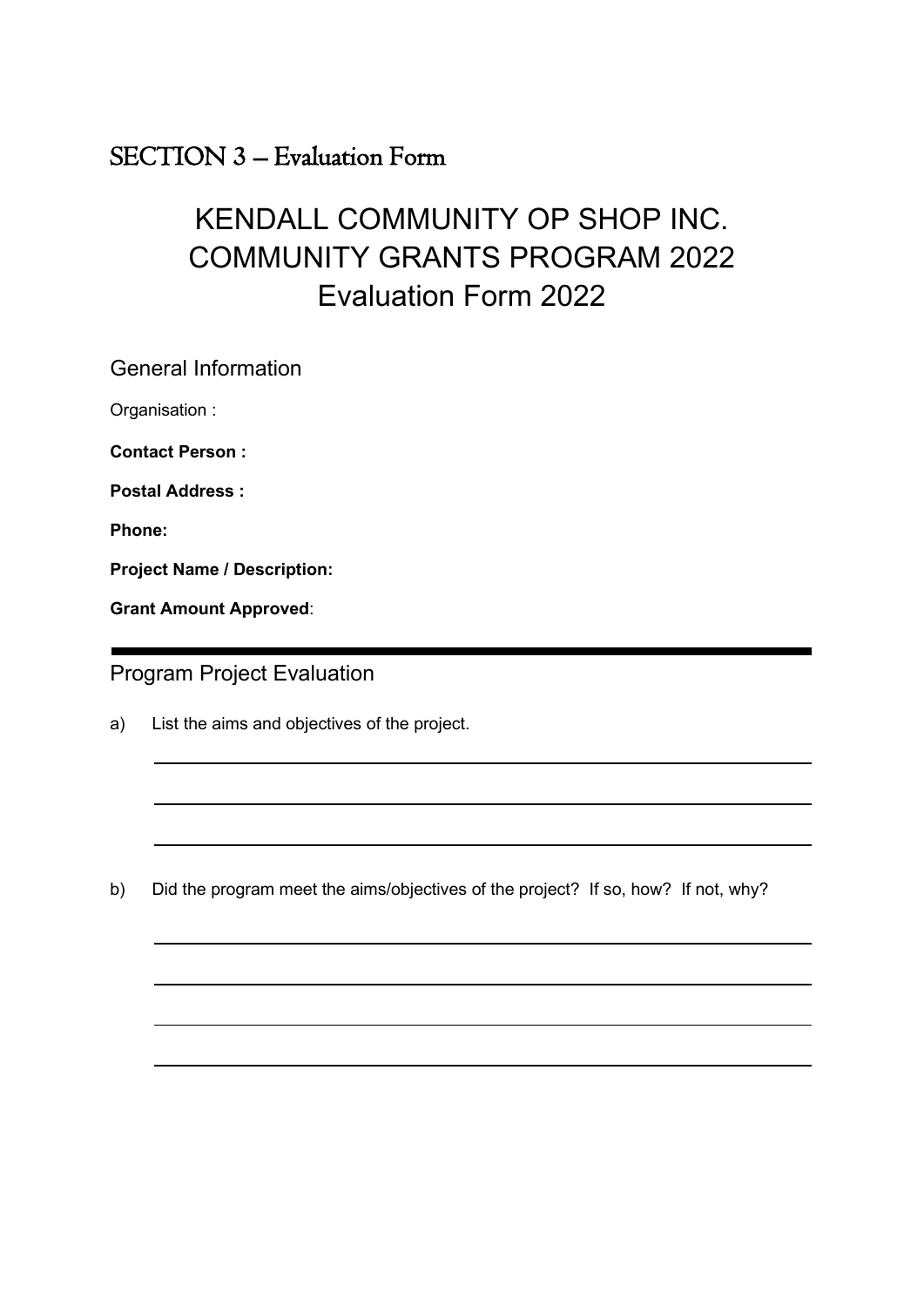c) What obstacles, if any, did the project face and how were these overcome?

d) In what ways was the project effective/ineffective in benefiting the community?

e) Were you able to keep to your stated time line? If not, what prevented this?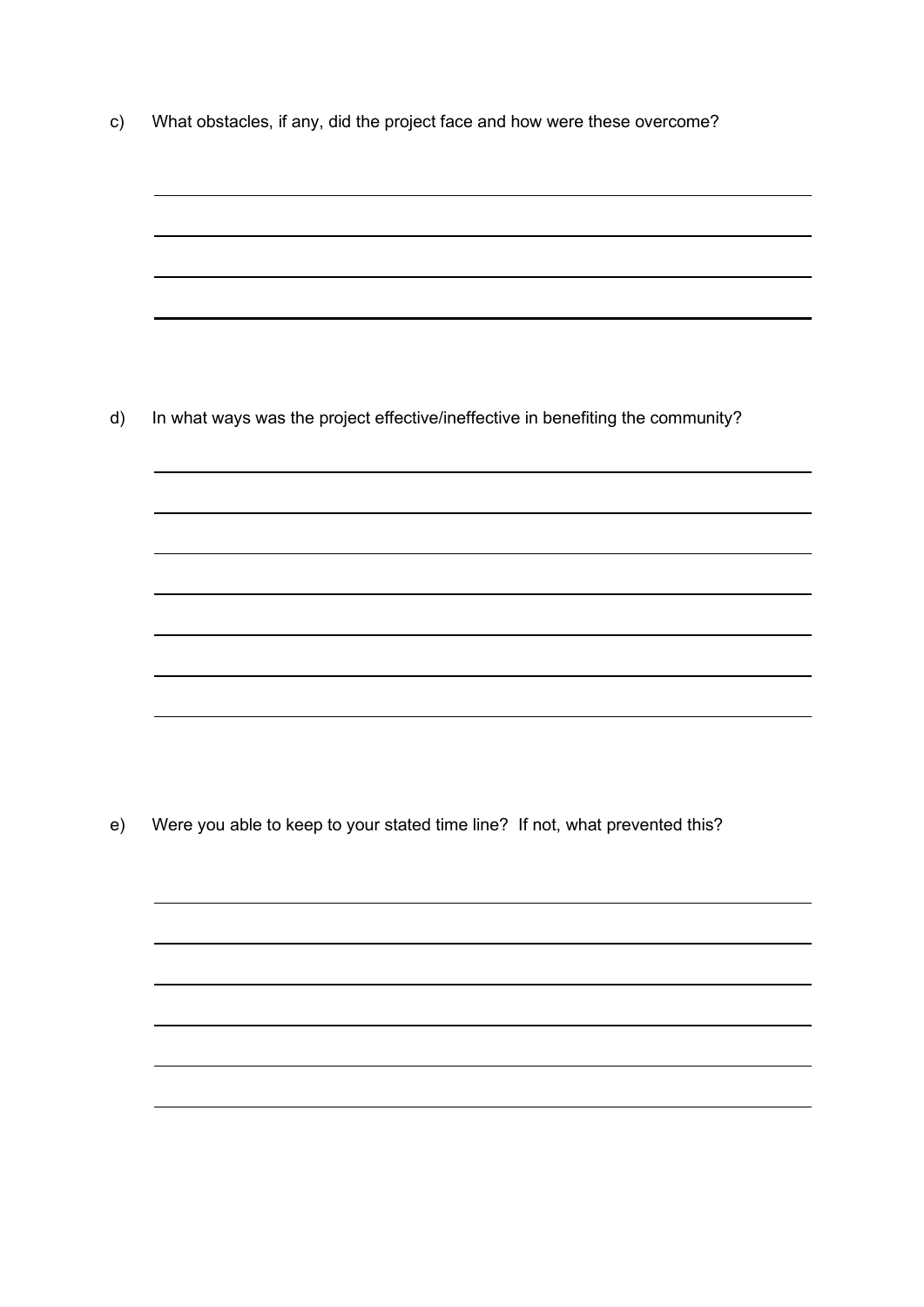f) List any recommendations you would make for the future development of a project such as this.

g) Please make any comments that relate to your project.